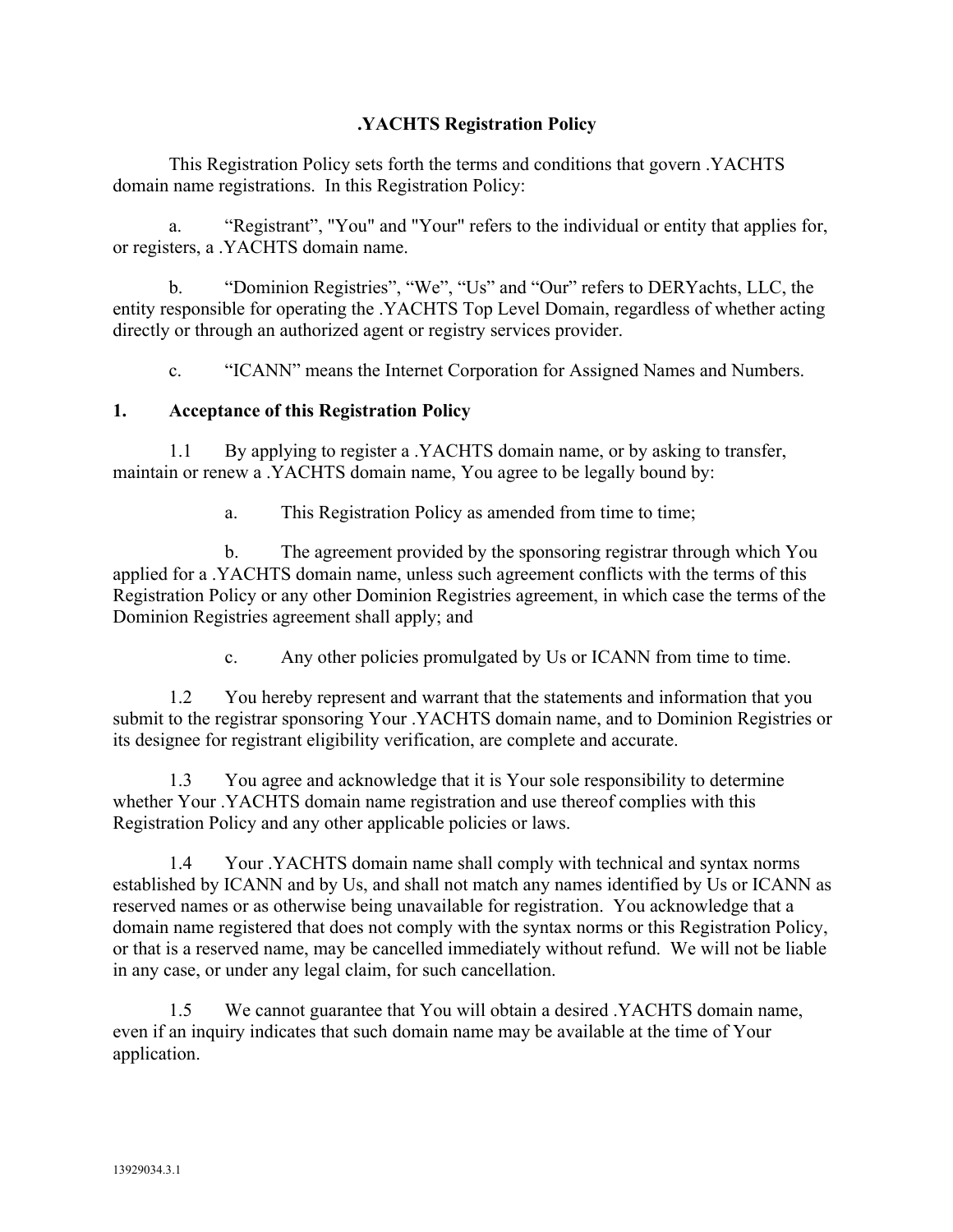1.6 You acknowledge and agree that registration of a .YACHTS domain name does not confer immunity from objection to the registration or use of the domain name, as set forth herein and in other applicable policies and laws.

## **2. Eligibility Requirements**

2.1 To register, renew, or accept the transfer of a .YACHTS domain name, you must be an individual or a legal entity with a bona-fide nexus to the .YACHTS sector. This connection means that You as the registrant of the domain name must be able to reasonably demonstrate a link or an interest to the Relevant Sector at the time of registration and throughout the duration of the .YACHTS domain name registration.

## 2.2 Nexus to the Relevant Sector

Members of the sector are anticipated to include (the "Relevant Sector").

- a. Watercraft Manufacturers: A commercial entity that produces recreational or sporting watercraft.
- b. Original Equipment Manufacturers (OEM): A commercial entity that produces components that are used by Watercraft Manufacturers for producing recreational or sporting watercraft.
- c. Watercraft Product Manufacturers: A commercial entity that produces products intended specifically for use with recreational or sporting watercraft.
- d. Broker: A commercial entity or professional whose primary purpose is to facilitate the sale of recreational watercraft.
- e. Distributors: A commercial entity whose primary purpose is to procure inventories from Watercraft Product Manufacturers for wholesale purchase by dealers.
- f. Dealers: A commercial entity with inventories of recreational or sporting watercraft for purchase.
- g. Retailers: A commercial entity whose primary purpose is offering products for sale, specifically including items from Watercraft Product Manufacturers.
- h. Marinas: A commercial entity whose primary purpose is to sell, lease, or rent storage space for recreational or sporting watercraft.
- i. Watercraft Services: A commercial entity or professional that performs general maintenance or repairs on recreational or sporting watercraft.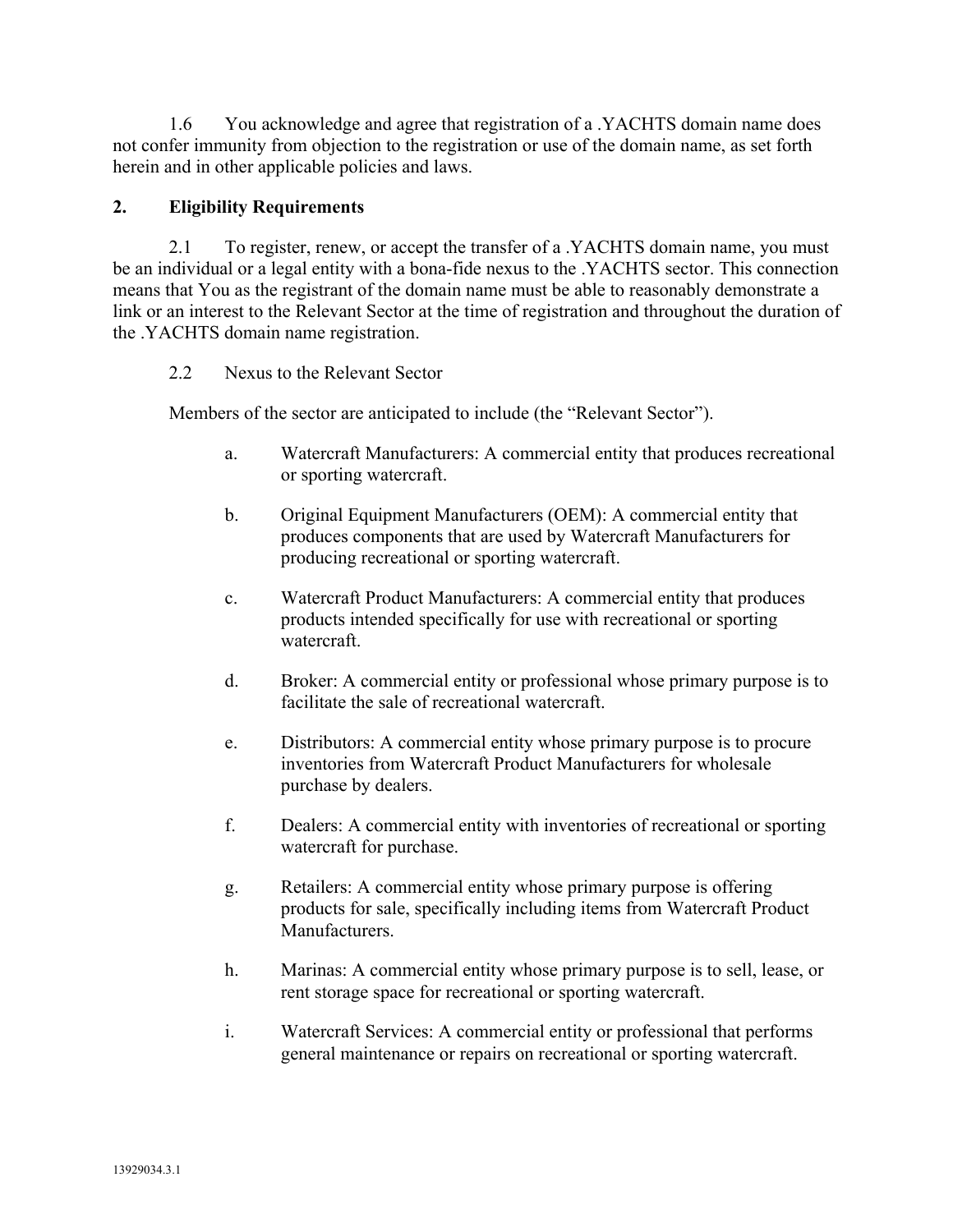- j. Financers: A commercial entity that is licensed to lend monies for purchasing recreational or sporting watercraft.
- k. Insurers: A commercial entity that is licensed to insure recreational or sporting watercraft.
- l. Naval Architect: A commercial entity or professional who produces concepts or designs that are intended for recreational or sporting watercraft.
- m. Surveyor: A commercial entity or professional that is certified or accredited by a legitimate association to assess recreational or sporting watercraft.
- n. Associations: A group of professionals, firms, and/or individuals organized together for a specific purpose that is focused on recreational or sporting watercraft.
- o. Educators: A commercial entity or professional that is accredited, approved, or recognized by a reputable organization to offer courses or produce boating industry guideline for the use of recreational watercraft.
- p. Athletes: An individual who participates in sporting watercraft events sanctioned by an international recognized body.
- q. Charters: A commercial entity or professional whose primary business is to provide excursions on watercraft.
- r. Event Organizers: Commercial or professional entities that arrange or promote sanctioned events related to recreational or sporting watercraft.
- s. Media: Commercial or professional entities that publish content specifically intended for the recreational and sporting watercraft industry.
- 2.3 Bona-fide Use

Registrations under the .YACHTS TLD are limited to bona-fide members of the Relevant Sector, and are subject to the further requirement that the registrant's actions in the sector, as well as the registrant's use of the registered domain name, must be:

- a. generally accepted as legitimate;
- b. non-detrimental to the interests of the Relevant Sector; and

c. in good faith at the time of registration and throughout the duration of the active registration.

2.4 Ongoing Relevant Sector nexus Review by Dominion Registries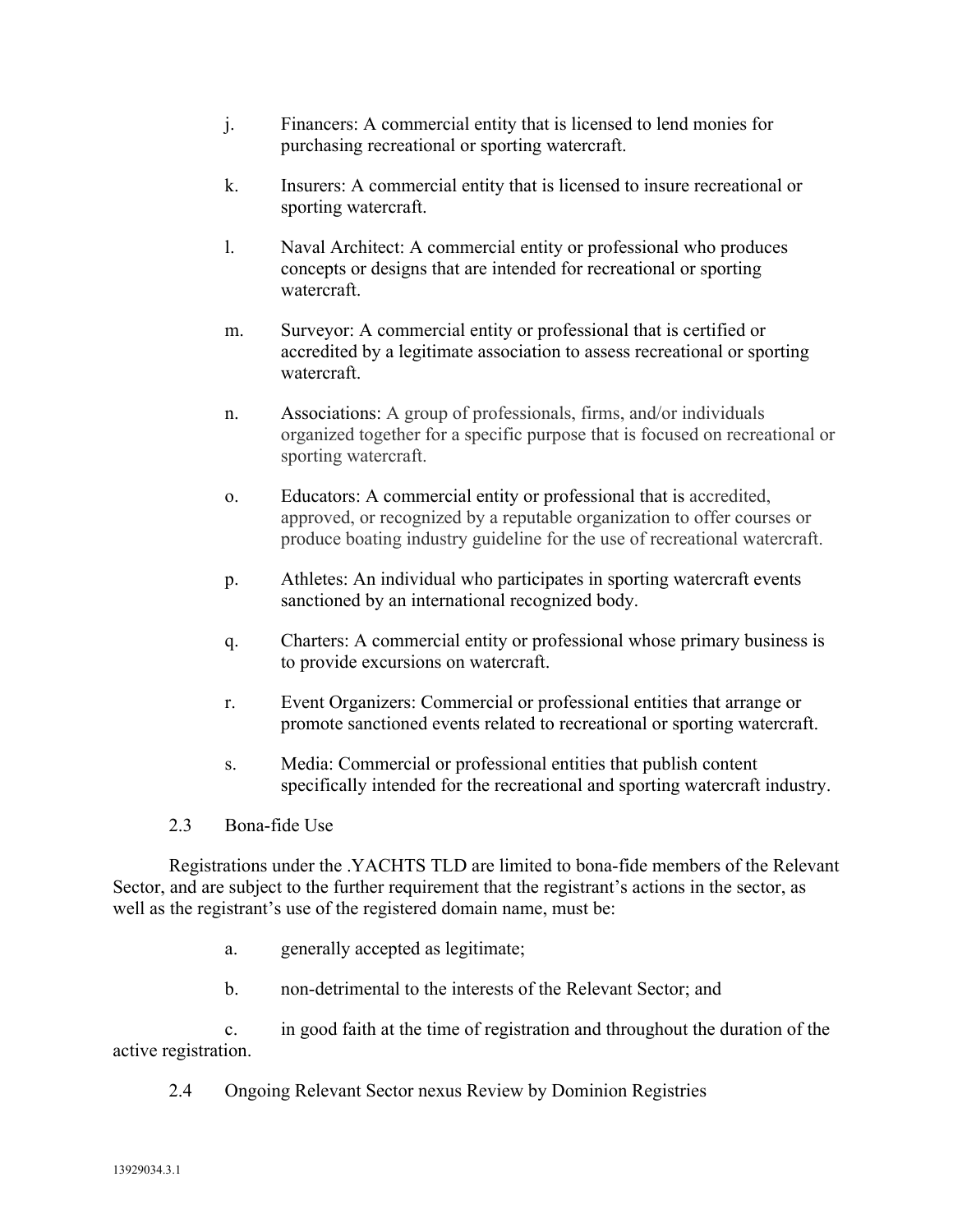Registrants may be, from time to time, required to state or reaffirm their intended use of the registered domain name. A false statement of intended use, or a statement demonstrated to be false at a later time, is an indication of bad faith and can be the basis for the suspension or cancellation of the .YACHTS domain name.

Your Relevant Sector nexus can be evaluated at any time by the Dominion Registries, and Your .YACHTS domain may be subject to post-registration validation of sector nexus.

#### 2.5 Verification of Eligibility

Dominion Registries or our designee may request information from You to verify Your eligibility for registration of a .YACHTS domain name, and any such requested information must be provided to Us within ten (10) days of your submission of an application for a .YACHTS domain name registration, whether an application for initial registration of a .YACHTS domain name or a transfer of a .YACHTS domain name to You from another registrant. Prior to Our verification of the registrant information and eligibility for registration for an initial registration of a .YACHTS domain name, the applied-for .YACHTS domain name will be held in a <pending status> and will not function on the Internet. Domain names that are not verified within the 10 day period or fail verification within the 10 day period may be deleted. Dominion Registries may charge a fee for verification of Your eligibility to register a .YACHTS domain name or to receive a transfer of a .YACHTS domain name from another registrant.

Dominion Registries may retain a portion or the entirety of any registration fees, or eligibility verification fees, for domain name registration applications that do not satisfy Dominion Registries' registration eligibility requirements.

2.6 Challenges to Eligibility Determinations

The .YACHTS Registration Eligibility Dispute Resolution Procedure ("REDRP") is incorporated herein by reference. The REDRP provides an administrative challenge for (i) domain name applicants that believe that they have been wrongfully denied a registration, and (ii) third parties that believe a registrant is not in compliance with this Registration Policy. You agree that the REDRP is the sole and exclusive mechanism for seeking reversal of an ineligibility determination.

#### **3. Use of .YACHTS Domain Names**

3.1 You agree that:

a. You are fully responsible for the registration and any use of the .YACHTS registered domain name.

- b. You will use the .YACHTS domain name in a way that is:
	- (i) generally accepted as legitimate; and
	- (ii) beneficial to the interest of the Relevant Sector; and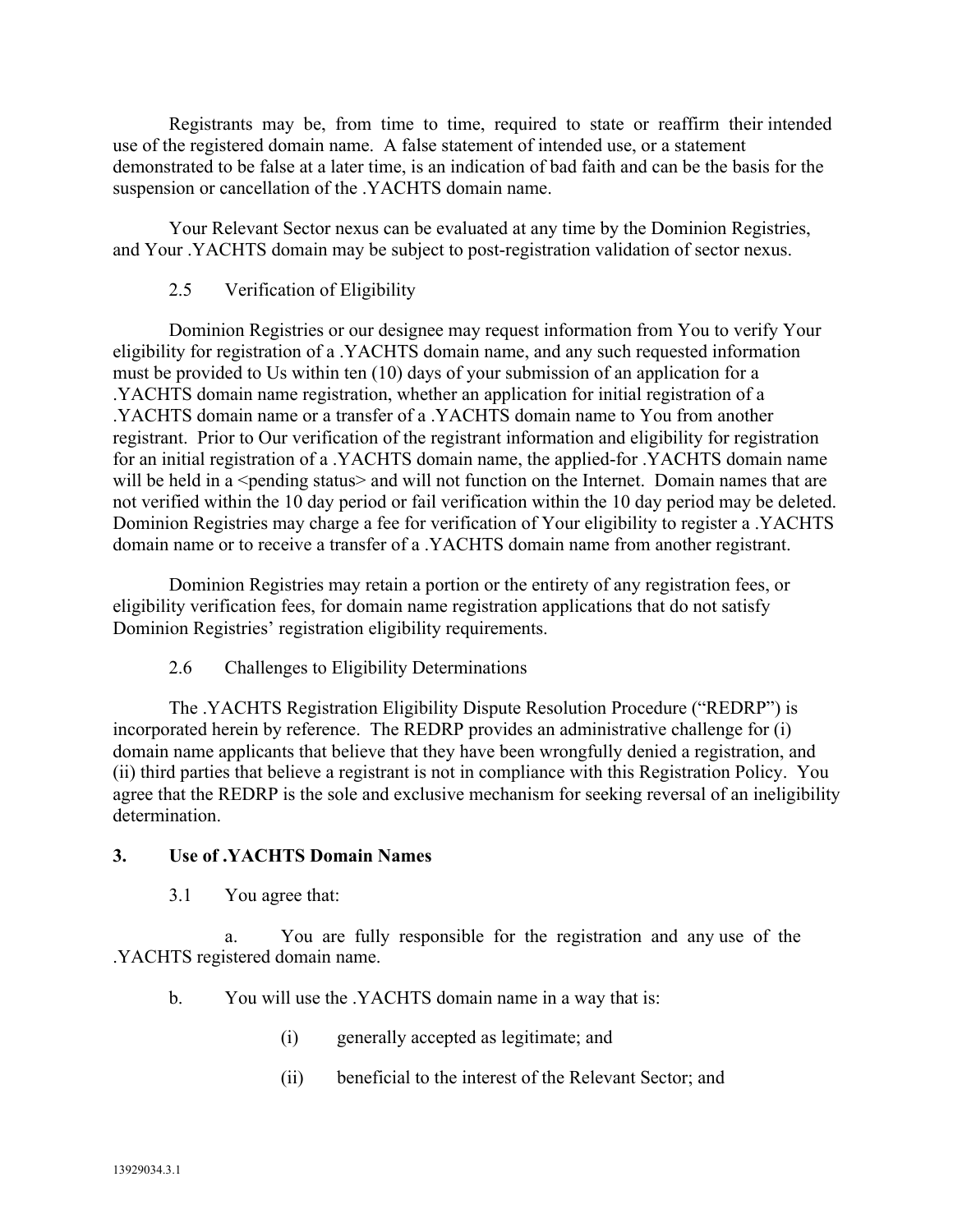(iii) in good faith at the time of registration and throughout the duration of the active registration.

3.2 You agree that use of a .YACHTS domain name is subject to Dominion Registries' Acceptable Use Policy, which is incorporated herein by reference and can be found at nic.YACHTS.

#### **4. Name Selection Criteria**

4.1 We will not accept a registration request for a .YACHTS domain name unless it meets the following technical and syntax requirements:

a. The name must consist exclusively of the letters A-Z (case insensitive), the numbers 0-9, and hyphens;

b. The name cannot begin or end with a hyphen;

c. The name cannot contain labels with hyphens in the third and fourth character positions (e.g., "bq--1k2n4h4b" or "xn--ndk061n);

d. The name cannot exceed 63 characters (excluding the TLD); and

4.2 Names primarily representing a geographic or place name (e.g., Cincinnati, Arizona, VA, Philly, tristate): The default allocation mechanism in connection with this class of domain name is a Request for Proposal (RFP) as detailed in Section 9.c. However, the Registry Operator reserves the right to utilize alternative allocation mechanisms identified in Section 9.

4.3 Names composed of letter and/or number combinations representing postal codes in any country: The default allocation mechanism in connection with this class of domain name is a Request for Proposal (RFP) as detailed in Section 9.c. However, the Registry Operator reserves the right to utilize alternative allocation mechanisms identified in Section 9.

4.4 Names primarily describing watercraft types (e.g., pontoon, flybridge, aft cabin): The default allocation mechanism in connection with this class of domain name is a Request for Proposal (RFP) as detailed in Section 9.c. However, the Registry Operator reserves the right to utilize alternative allocation mechanisms identified in Section 9.

4.5 Names four characters or less in length: The default allocation mechanism in connection with this class of domain name is a Request for Proposal (RFP) as detailed in Section 9.c. However, the Registry Operator reserves the right to utilize alternative allocation mechanisms identified in Section 9.

## **5. Reservation of Rights**

5.1 We and Our accredited registrars reserve the right to, in Our sole discretion, deny, suspend and/or cancel Your .YACHTS domain name registration if: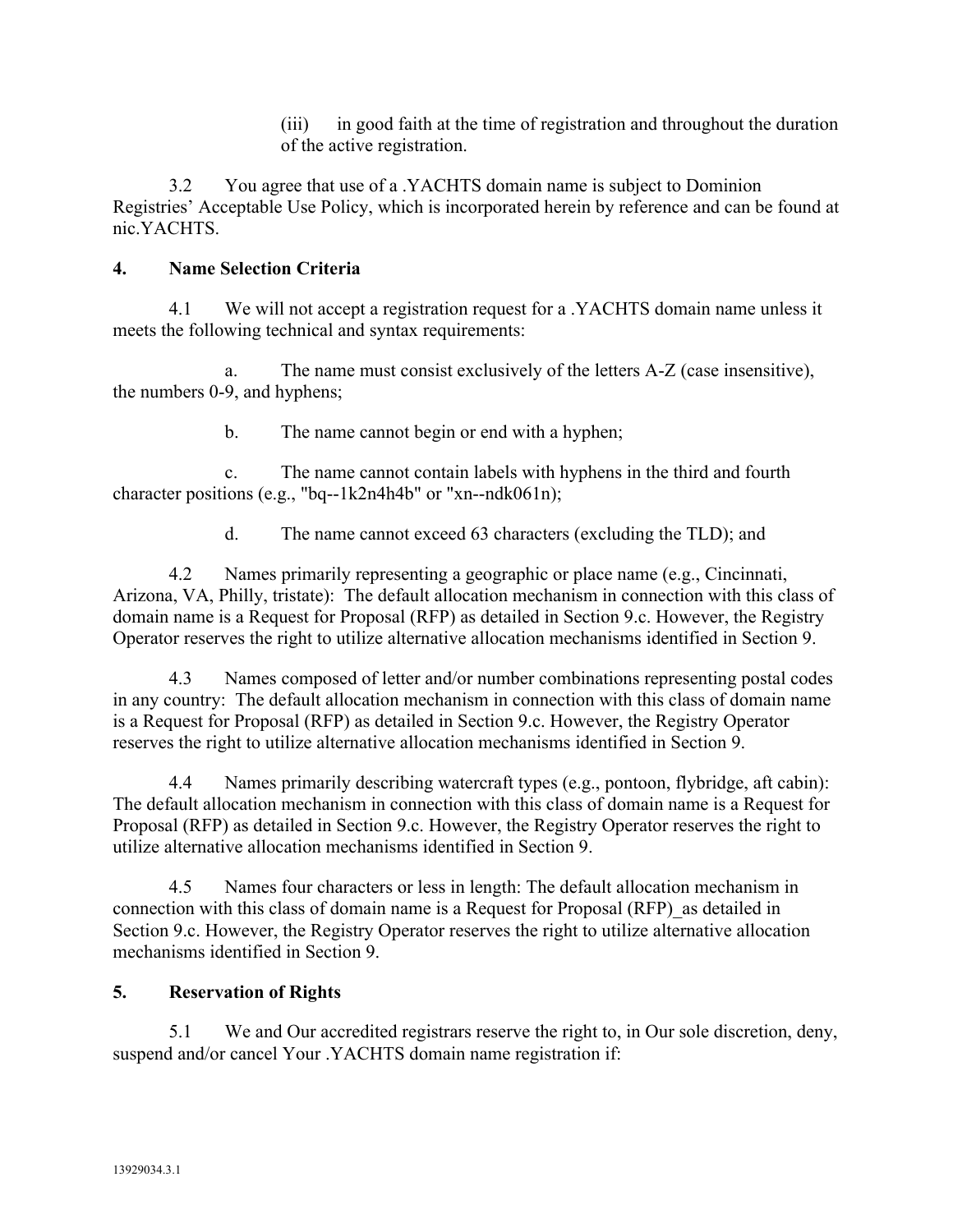a. You fail to follow this Registration Policy or Dominion Registries' Acceptable Use Policy;

b. You have lost the nexus with the Relevant Sector as required herein;

c. You willfully provide inaccurate or unreliable contact information, or intentionally or negligently fail to promptly update such information;

d. You fail to respond for over ten (10) days to inquiries by the registrar or reseller sponsoring the registration and/or by Us concerning the accuracy of contact information associated with Your domain name;

e. You or third parties appear to be engaging in illegal activity in the use of Your .YACHTS domain name;

f. Your domain name appears to be infringing upon or is likely to violate the rights of third parties;

g. You engage in a conduct that may put Us or Our accredited registrars in breach of any applicable Law, ICANN policy, governing authority, public policy or third party agreement;

so;

h. Law enforcement, a court, or other relevant authority requests that We do

i. Your domain name was errantly allocated to You after a mistake by Dominion Registries, the applicable registrar, or any agent or representative thereof; and/or

j. In Our discretion we determine that such denial, suspension or cancellation is appropriate (i) to protect the integrity, security, and stability of the .YACHTS Registry; (ii) to comply with all applicable laws, government rules or requirements, requests of law enforcement, in compliance with any dispute resolution process; or (iii) to avoid any liability, civil or criminal, on Our part as well as Our agents, officers, directors, representatives, employees, and stockholders.

5.2 You acknowledge that Dominion Registries may "crawl" and/or perform scans of any website associated with Your .YACHTS domain name for the purpose of seeking to detect the distribution of malware, the operation of botnets, phishing sites, piracy, fraudulent or deceptive practices, or any other use of a .YACHTS domain name in any activity contrary to any Dominion Registries' policy or applicable law

## **6. Submission to Dispute Resolution Policies**

6.1 You agree to comply with all applicable ICANN policies and Our policies and procedures for resolution of disputes concerning your .YACHTS domain name. Specifically, You agree to submit the following Dispute Resolution Policies, whose challenges may be brought by any legitimate third party against Your .YACHTS domain name registration: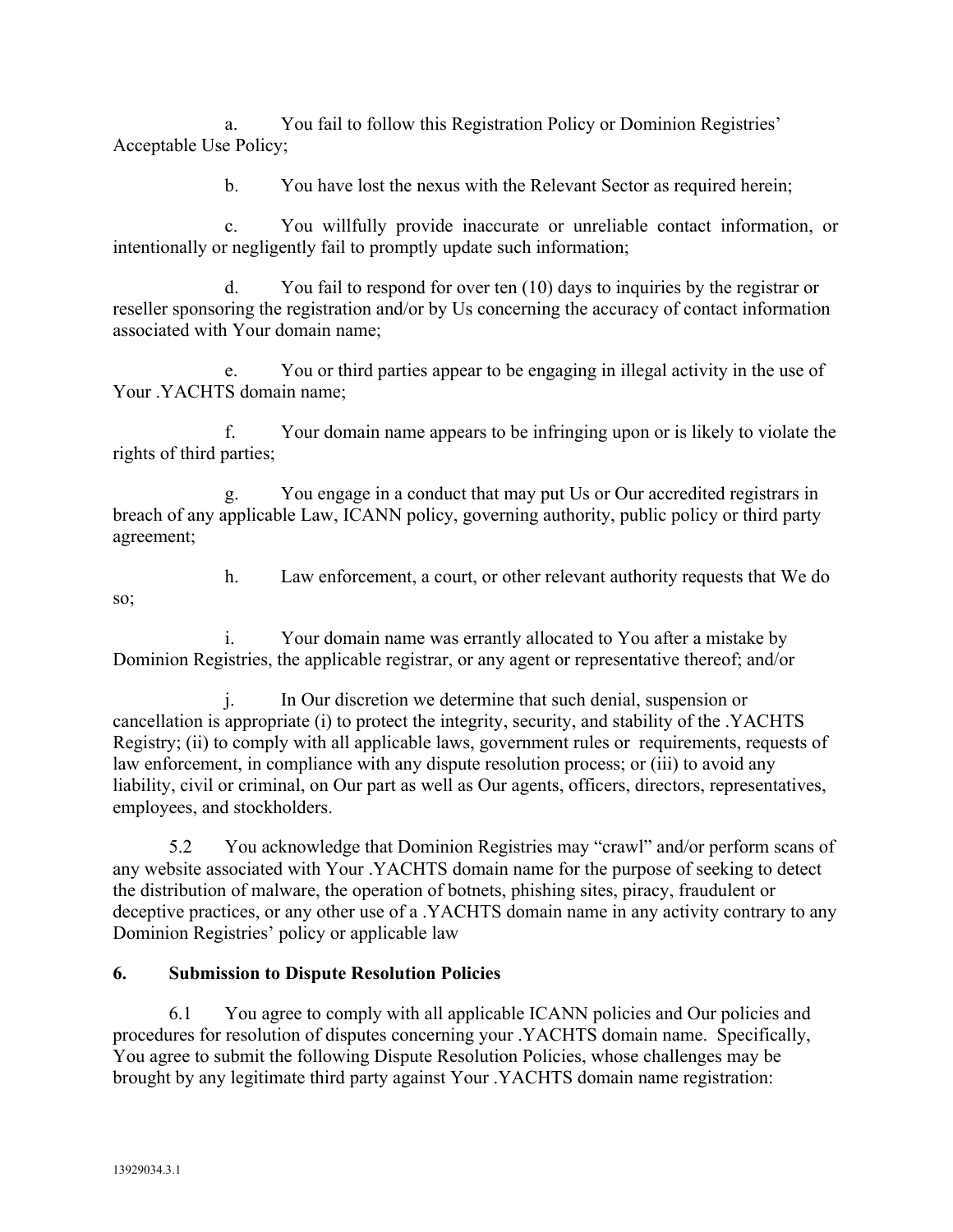a. The Uniform Domain Name Dispute Resolution Policy adopted by ICANN, which can be found at http://www.icann.org/en/help/dndr/udrp/policy ("UDRP"), which is incorporated into this Registration Policy by reference. Any third party challenge of your .YACHTS domain name registration following UDRP Proceedings will be conducted according to the Rules available at http://www.icann.org/en/dndr/udrp/uniform-rules.htm, and the selected administrative dispute resolution service provider's supplemental rules.

b. The Uniform Rapid Suspension ("URS") Policy and URS Procedure adopted by ICANN, which can be found at http://newgtlds.icann.org/en/applicants/urs; as well as to any other dispute policies mandated by ICANN, including but not limited to expedited processes for suspension of a domain name by claims pursued by intellectual property right holders.

c. The REDRP, which sets out the terms and conditions in connection with any challenge to a decision concerning eligibility to register a .YACHTS domain name, and which can be found at nic.YACHTS.

d. The Sunrise Dispute Resolution Policy ("SDRP"), which sets out terms and conditions for resolving challenges to names registered during the sunrise registration period, and which can be found at nic.YACHTS.

e. The Reserved Names Dispute Resolution Policy ("RNDRP"), which sets out terms and conditions for resolving challenges to the reservation, or proposed release from reservation, of reserved domain names, and which can be found at nic.YACHTS.

6.2 You acknowledge and agree that the Dominion Registries does not guarantee the continued use of Your .YACHTS domain name in the case of a successful challenge by a third party through one of the above dispute resolution mechanisms or by the order of a court of competent jurisdiction or another competent public authority.

## **7. Accuracy of the Contact Information**

7.1 You agree to provide all required information for the .YACHTS domain name being registered as well as complete, accurate and reliable contact details for persons or entities associated with domain name records as required by the registration process, including:

a. Your full name, postal address, e-mail address, voice telephone number, and (where available) fax number;

b. The full name, postal address, e-mail address, voice telephone number, and (where available) fax number of the technical contact for the registered name;

c. The full name, postal address, e-mail address, voice telephone number, and (where available) fax number of the administrative contact for the registered name;

d. The full name, postal address, e-mail address, voice telephone number, and (where available) fax number of the billing contact for the registered name; and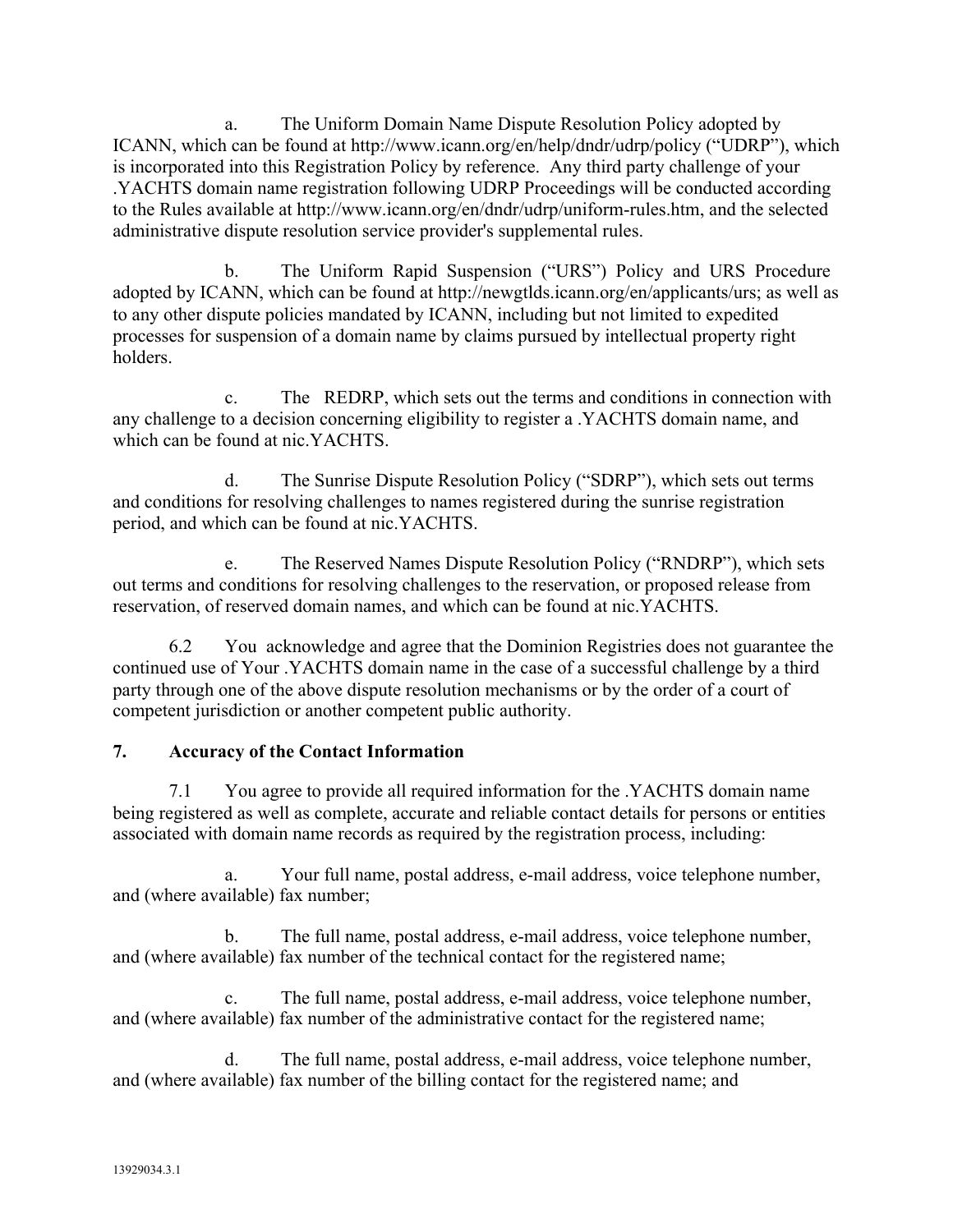e. Any other data element required by Us, ICANN, or the accredited .YACHTS registrar.

7.2 You shall immediately correct and update all contact information during the term of the domain name registration.

7.3 The use of proxy or private domain name registration services in .YACHTS by Applicants and Registrants is expressly prohibited. Neither Registrar nor any of its resellers, affiliates, and/or partners shall be permitted to offer proxy or private domain name registration services in .YACHTS which would prevent Registry Operator from possessing and displaying complete and accurate Whois data.

# **8. Personal Data Protection**

8.1 Your contact information is collected by the sponsoring registrar (or its reseller) and will be transmitted to Us. You acknowledge that Your information will be handled in accordance with Our Registrant Data Policy, which is incorporated herein by reference and can be found at nic.YACHTS.

## **9. Name Allocation Mechanisms**

9.1 We have initially identified the following domain name allocation mechanisms: First-Come, First Served; Auction; Request for Proposal; and Dominion Registries Designated. We may, at Our sole discretion, determine the most prudent means to allocate any domain name.

a. First-Come, First-Served (FCFS) - The domain name is awarded to the first eligible applicant provided the request has been made through a registrar and the applicant and domain name comply with this Registration Policy. The acceptance of any registration fees does not in itself constitute a domain name registration. A domain name is only registered upon approval of Dominion Registries of any request for registration.

b. Auction - Multiple requests to register an available domain name will be resolved through an auction. We will conduct auctions in accordance with rules and policies that will be available at nic.YACHTS.

c. Request for Proposal (RFP) – We will accept proposals from applicants for an available domain name. We reserve the right to impose a reasonable cost-recovery fee on any applicant that chooses to participate in any RFP. We are not bound to select a winner among RFP respondents, and can hold the domain name for future allocation pursuant to an Auction or other allocation mechanism. The rules and procedures for any RFP will be posted at nic.YACHTS.

d. Dominion Registries Designated – We are permitted under the Registry Agreement to activate a limited number of names necessary for the operation or the promotion of .YACHTS TLD.

## **10. Indemnification**